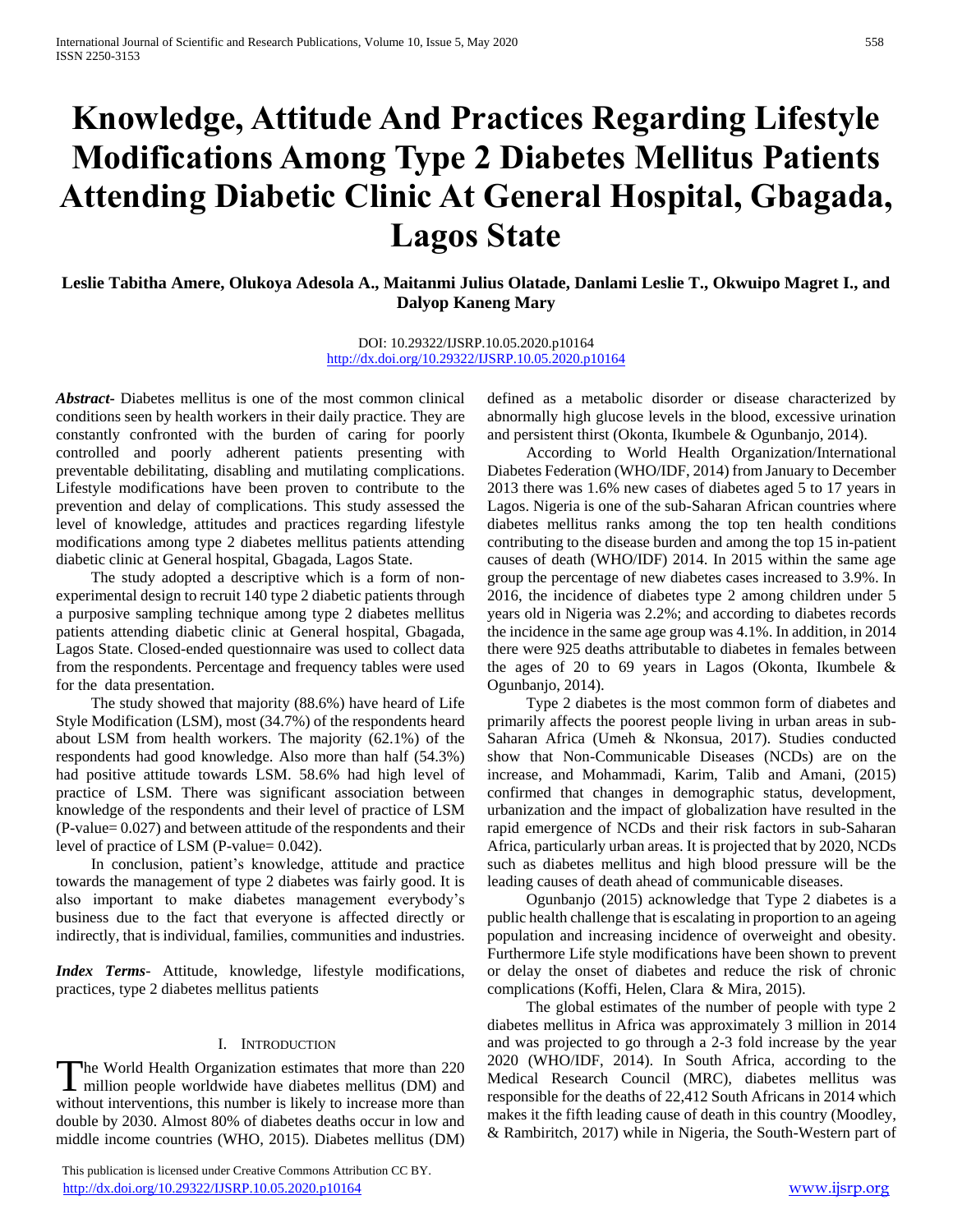the country was ranked the highest with 1.8 % (new cases) of diabetics aged 18 years and older in 2015. Furthermore in 2016, 993 deaths per 100 000 were attributed to diabetes, this rate was higher than that of neighbouring countries namely South Africa, Angola and Botswana (WHO, 2015).

 Type 2 Diabetes mellitus occurs throughout the world, but is more common in the more developed countries. However, in developing countries, urbanization and lifestyle changes, perhaps most importantly adoption of a "Western-style" diet seems to also contribute to the increase in incidence of obesity and diabetes mellitus (Abdulkadir et al., 2014; Alouki, Delisle, Bermudez-Tamayo & John, 2015; Oguntibeju, Odunaiya & Oladipo, 2016; Ojo, 2015; World Health Organization, 2015)

According to the WHO, by 2020, approximately 2.3 billion adults will be overweight and more than 700 million will be obese worldwide (WHO/IDF, 2014). Intensive lifestyle intervention programme for the prevention and management of type 2 diabetes mellitus with the main elements of the intervention program as nutritional intervention, exercise training (minimum of 150 minutes at moderate intensity per week), psychosocial support and education should be encouraged to increase the knowledge, attitude and practices (Gojka & Katz, 2017; Adeleke & Makinde, 2015; Ojo, 2015; Goedecke, & Ojuka, 2014; Harris, Petrella, & Leadbetter, 2013).

# **Research Questions**

- 1. What is the knowledge about lifestyle modifications among type 2 diabetes mellitus patients attending diabetic clinic at General hospital, Gbagada, Lagos State?
- 2. What are the attitudes of type 2 diabetes mellitus patients attending diabetic clinic at General hospital, Gbagada, Lagos State regarding lifestyle modifications?
- 3. What is the level of practice of lifestyle modifications among type 2 diabetes mellitus patients attending diabetic clinic at General hospital, Gbagada, Lagos State?

# **Hypotheses**

 Ho1: There is no significant association between the knowledge of the respondents and their attitude towards life style modification

 Ho2: There is no significant association between the knowledge of the respondents and their level of practice of life style modification

 Ho3: There is no significant association between the attitude of the respondents and their level of practice of life style modification

#### **Material and methods**

 **Research design:** This study utilized a descriptive design which is a form of non-experimental research design to collect data on the knowledge, attitude and practices regarding lifestyle modifications among type 2 diabetes mellitus patients attending diabetic clinic at general hospital, gbagada, lagos state.

#### **Research setting**

 The study was conducted at diabetic clinic of the General Hospital, Gbagada, Lagos State. It is a secondary health care

 This publication is licensed under Creative Commons Attribution CC BY. <http://dx.doi.org/10.29322/IJSRP.10.05.2020.p10164> [www.ijsrp.org](http://ijsrp.org/)

institution situated on 1, Hospital road Gbagada in Kosofe Local Government area of Lagos state, Nigeria. The Institution was established to provide qualitative and affordable health care services to the people of Lagos state and indeed all Citizens in all areas of health.

#### **Sample and Sampling technique**

 The respondents for this study were drawn using Leslie Kish (1965) formula for calculating sample size. Convenience sampling technique was used to select the respondents who participated in the study.

$$
N = \frac{Z^2 \times P \times (1-P)}{P}
$$

 $d^2$ **Where:**

N= required sample size

Z= 1.96 @ 95% Confidence Level

P= Estimated population Proportion=10%

d= acceptable margin of error at 5%

$$
N = \frac{1.96^{2} \times 0.1 \times (1-0.1)}{0.05^{2}}
$$

$$
N = \frac{3.8416 \times 0.1 \times 0.9}{0.0025}
$$

$$
N = \frac{0.345744}{0.0025}
$$

N= 138.6976≈140

Purposive sampling technique was used to recruit 140 type 2 diabetic patients as respondents for the study.

### **Instrumentation**

 Data were collected using a structured questionnaire. The questionnaire consists of four sections:

Section A: Socio-demographic data

 Section B: contains 10 items assessing respondent's knowledge about life style modification. No point was given for wrong answer while the correct answer to the knowledge question was given a score of one pant. Based on such grading, a total of 10 points were allocated to this section. Those who scored 5 -10 point were considered to have a good knowledge while a score of 0-4 points was considered as poor knowledge.

 Section C Attitudinal scale is a 5- point Likert scale ranging from strongly agreed (5) to strongly disagreed (1). The sum of scores for each respondent was 25point with a score of less than 13 point classified as negative attitude while score of 13 and above were classified as positive attitude

 Section D: Practice of lifestyle modification in type 2 diabetic mellitus is a (4) point Likert scale ranging from always (4) to (1). The sum of scores for each respondent was 24 point with a score of less than 12 point classified as low level practice while score of 13 and above are classified as high level practice.

#### **Validity and Reliability**

 Face and content validity of the instrument were ensured by experts in Community/Public Health. To ensure reliability, the instrument was pre-tested on 14 patients with type 2 diabetic mellitus in General hospital, Lagos, Cronbach's Alpha coefficient was found to be 0.78 which was considered reliable.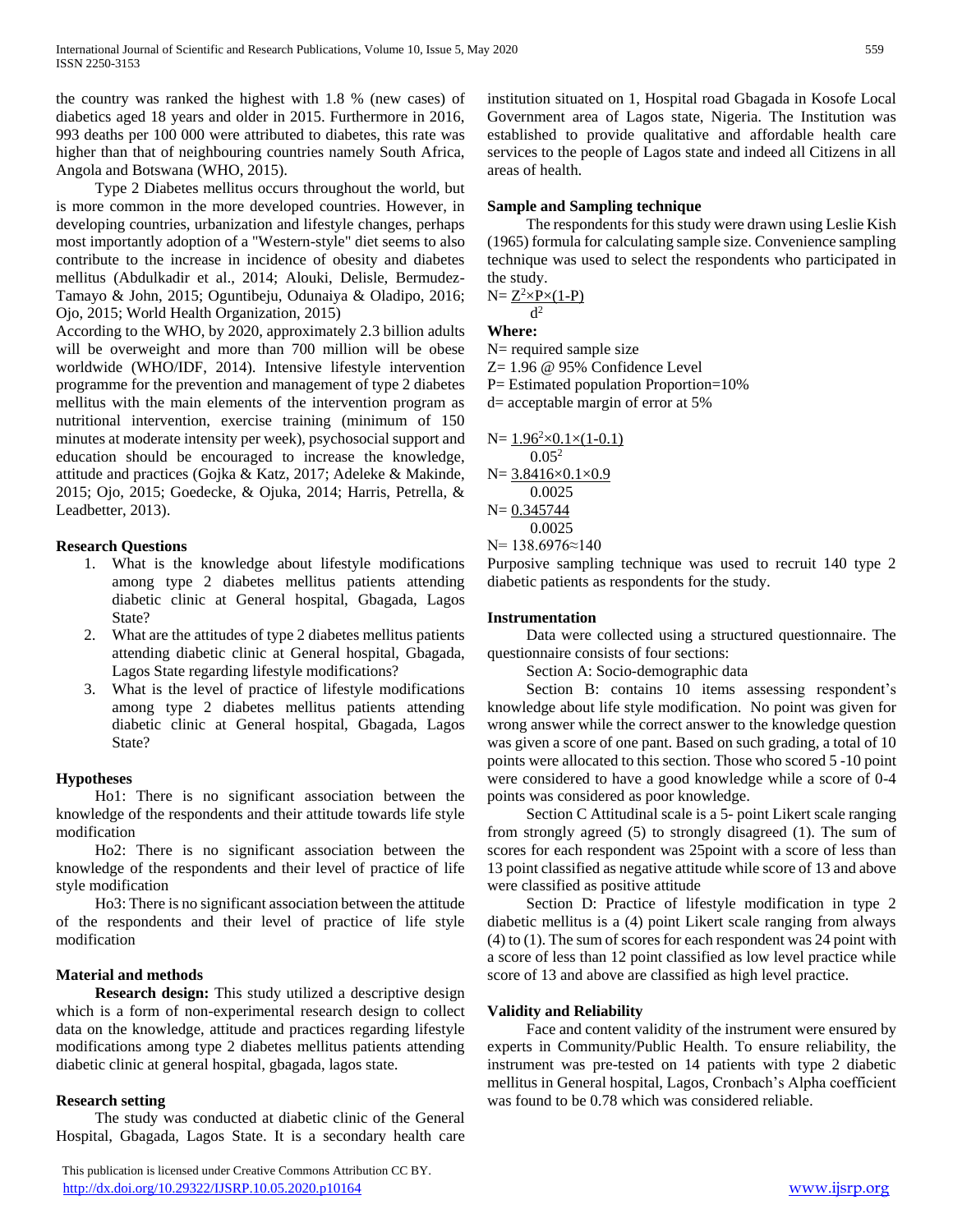International Journal of Scientific and Research Publications, Volume 10, Issue 5, May 2020 560 ISSN 2250-3153

#### **Procedure**

 Ethical clearance was obtained from Babcock University Health Research and Ethics Committee and a formal permission to utilize the hospital from the Chief Medical Director and Head of the unit. Data collection took place at Gbagada general hospital on the clinic days, the respondents were addressed, detailed explanation on the purpose of the study and the manner in which the questionnaire should be filled was stated and participants were allowed to willingly participate in the study. Repeated visit was made to the clinic until the desired sample size was attained.

#### **Data analysis**

 Data gathered from the respondents was assessed for completeness, coded and analyzed using Statistical Package for Social Science (SPSS, version 21). Descriptive statistics (frequency tables and percentages) was used to describe participants' demographic characteristics and answer the research questions asked. The three hypotheses were tested using correlational analysis.

#### **Ethical considerations**

 Permission to conduct the study was sought from the Chief Medical Director and unit head. All the participants were informed about the study and its purpose, consent was gained from them. The right of the participants to privacy and confidentiality was maintained throughout the study and all information gathered from participants was made confidential. The issue of anonymity of the respondents was maintained in that the respondents' names were not asked in the questionnaire.

#### **Results**

 A total of 140 participants were involved in the study. Data on demographic characteristics captured include age, sex, marital status, religion, educational status, and employment status. Table1 showed that 8 of the respondents falls between18-27 age range, 12, 28-37 years old, 48, 38-47 years old, 42, 48-57 years old, and 30 above 57 years. 83 of the respondents were females, 87 married, 74 of them were Christian, 49 had secondary education, and 39 of the respondnets were self-employed.

#### **Responses on Level of Awareness of Life Style Modification among the Respondents**

Table 2 revealed that majority (88.6%) have heard of Life Style Modification.

#### **Responses on the source of LSM information**

 Table 3 revealed that 43 respondents heard about LSM from health workers, 38 respondents heard about it from mass media, 22 respondents got their information from social media, 13 respondents heard of it from friends/family while only 3 respondents heard of it from school.

#### **Research question one: Responses on knowledge of LSM**

 Table 4 revealed that 86 respondents agreed that LSM is important in the management of DM, healthy diet (92 respondents), regular exercise (74 respondents), weight control (68 respondents), smoking cessation (65 respondents), alcohol cessation (71 respondents), health checks and screening (98 respondents) while limit fatty foods (82 respondents).

 This publication is licensed under Creative Commons Attribution CC BY. <http://dx.doi.org/10.29322/IJSRP.10.05.2020.p10164> [www.ijsrp.org](http://ijsrp.org/)

#### **Knowledge Scale of LSM**

 Table 4.5 showed that 87 respondents had good knowledge (scale of 5-10) while 53 respondents had poor knowledge (scale of 0-4) of LSM.

## **Research question two: Responses on Attitude towards LSM**

 Table 6 showed that of the respondents strongly agreed, 42 (LSM is important in the management of type 2 Diabetics), 29 (traditional healers can cure diabetics with herbs), 33 (regular exercise can prevent complications of Diabetics), 26 (eating controlled and planned diet is essential in the management of type 2 DM) while 34 (smoking and alcohol cessation can prevent complications of Diabetics).

 Table 7 showed that 76 of the respondent had positive attitude while 64 had negative attitude towards LSM.

#### **Research question three: Responses on the practice of LSM**

 Table 8 showed that 7 of the respondents always smoked, 10 always take alcohol, 53 always follow controlled and planned diet, 46 always monitor body weight, 38 always go for health checks and screening while 55 always exercise regularly.

#### **Practice scale**

 Table 9 showed that 82 respondents had high level of practice of LSM (scale of 13-24) while 58 had low level practice of LSM (0-12)

#### **Testing Hypotheses**

#### **Ho1: Association between knowledge of the respondents and their attitude towards LSM**

 Table 10 revealed a positive correlation between the knowledge of the respondents and their attitude towards LSM, hence the null hypothesis is rejected and alternate hypothesis is accepted.

#### **Ho2: Association between knowledge of the respondents and their level of practice of LSM**

 Table 11 revealed a positive correlation between the knowledge of the respondents and their practice of LSM, hence the null hypothesis is rejected and alternate hypothesis is accepted.

#### **Ho3: Association between attitude of the respondents and their level of practice of LSM**

 Table 12 revealed that there is no correlation between the knowledge of the respondents and their attitude towards LSM, the null hypothesis is rejected, hence there is a significant association between attitude of the respondents and their practice of LSM.

### **Discussion of findings**

 There were more females (59.3%) in this study, a reflection of the gender ratio attendance of patients in the diabetic clinic at General Hospital, Gbagada. More recent reports from developing countries have found that diabetic melitus and its risk factors are more common in women (Afifi & Adawi, 2015). This finding is in keeping with the results from a study conducted in Adam Hospital Medical College, Oromia Region, Ethopia in which 81.1 % of the respondents were females (Abdulkadir et al., 2014).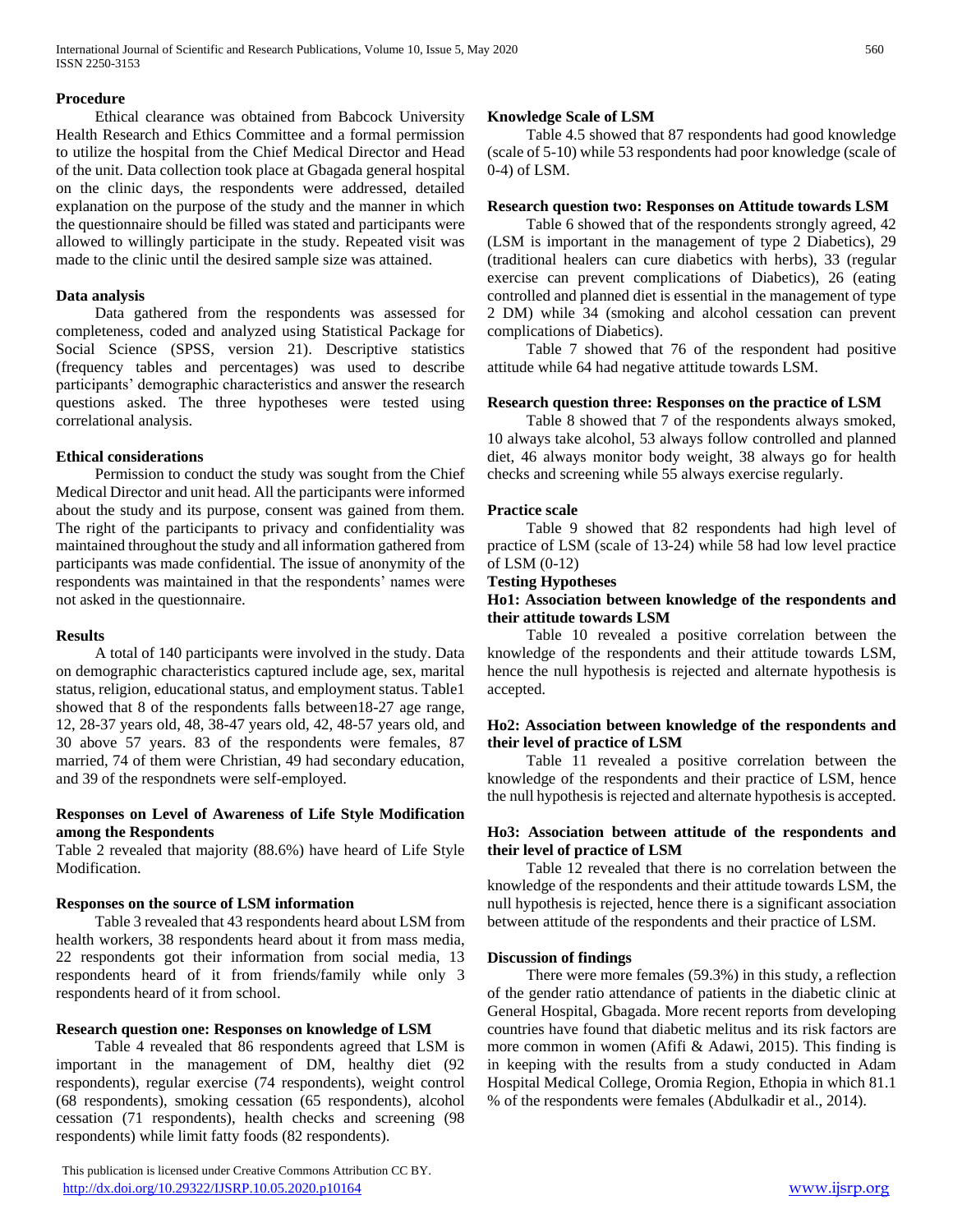Majority of respondents in this study are from the age groups 38- 47 years (34.3%) respectively, this reflects the fact that type 2 diabetes mellitus usually has its onset after the age of 40 years (Gojka & Katz, 2017; Gill et al., 2015; Harris, et al., 2013). It was also found that married participants constituted 62.1% of the study population. A similar study by Afifi and Adawi (2015) reported that 57.3% of participants were married. The majority of the participants had secondary education (35.0%).

 The study showed that majority (88.6%) have heard of Life Style Modification. Most (34.7%) of the respondents heard about LSM from health workers, followed by mass media (30.6%) and social media (17.7%). The majority (62.1%) of the respondents had good knowledge. In line with this finding, Nisar and colleagues (2015) found in their study that majority of respondents (67.0%) were knowledgeable about lifestyle modifications. This finding contradicts the findings of Okonta et al., (2014) which recorded low level of knowledge among the respondents. The differences in the results of studies may be due to the differences in educational level of the diabetic patients and accessibility of information and diabetes education. It is well established that patient knowledge are very important for better management of diabetes. Lack of knowledge of diabetes care among patients can have adverse effects on their capabilities to control diabetes.

 This study showed that more than half (54.3%) had positive attitude. This revealed relatively similar results with study conducted on 100 patients attending diabetic clinic at Adam Hospital Medical College, Oromia Region, Ethiopia which recorded 59% of patients answered greater than or equal to 50% of attitude question (Abdulkadir, 2014). This finding is similar to a study done in South Africa in a semi urban Omani population in which the majority of respondents (51.6%) had positive attitude towards lifestyle modifications.

 This study showed that 58.6% had high level of practice of LSM. This could be due to majority of the patients had limited resources and low income which limit their affordability for a well-balanced dieting and necessary equipment to exercise. This result was similar with study conducted among urban residents in Cameroon which reported 49.5% of the respondents were not exercising regularly and 48% of the participants were not following recommended diet and less than 40% exercise regularly and only 56% of the patients adhered to recommended diet respectively (Kiawi et al., 2016).

 Regarding smoking and consumption of alcohol, the results of this study is promising as 86 % and 40 % patients never smoke and took any type of alcohol respectively. This result is similar with study conducted in Western Nigeria in 2015 which reported 54% study patients neither consume alcohol nor smoke cigarette (Adeleke & Makinde, 2015). The other similar study conducted in Omani in the year 2013 also reported out of 106 study patients, only 30.6% were smokers.

# **Correlation between Knowledge, Attitudes and Practices of LSM**

 The study revealed that there is no significant association between knowledge of the respondents and attitude towards LSM  $(X^2= 3.16, df=1$  and P-value = 0.111. This means that the respondents' knowledge about LSM did not affect their attitude towards it. This finding is not in line with the findings in a study done in South Africa in a semi urban Omani population in which there was a significant relationship between the knowledge and attitude of the respondents towards LSM **(**Mollentze & Levitt, 2015).

 There is a significant association between knowledge of the respondents and their level of practice of LSM  $(X^2 = 5.22, df = 2)$ and P-value= 0.027). This means that the more respondents were knowledgeable, the better they were practicing healthy lifestyle. This result was similar with study conducted among urban residents in Cameroon which reported a significant relationship between the knowledge and practice of LSM (Kiawi et al., 2016). It is well established that patient's knowledge are very important for better management of diabetes. Lack of knowledge of diabetes care among patients can have adverse effects on their capabilities to control diabetes.

 There is a significant association between attitude of the respondents and their level of practice of LSM  $(X^2= 3.63, df=1)$ and P-value= 0.042). This means the better the patients had positive attitude toward LSM, the better they were practices healthy life style modification. This finding also contradicts the findings of Okonta et al., (2014) which recorded that there is no significant relationship between the attitude and practice of LSM.

## **Conclusion**

 In conclusion, the result of this study showed, majority of type 2 DM patients had good knowledge, positive attitude and good practices towards LSM.

# **Recommendations**

The following recommendations were made based on the findings of this study:

- A comprehensive health education and promotion programme for diabetes on the prevention, management and treatment as well as risk factors should be encouraged.
- Health care providers must emphasize the importance of life style modification (exercise, good dietary practices and weight loss).
- It is important to make diabetes management everybody's business due to the fact that everyone is affected directly or indirectly, that is, individual, families, communities, churches, schools, all government sectors, nongovernmental organizations, business communities and industries. Include and encourage healthy lifestyle practices into the social and cultural ways of the lives of communities' health education and awareness.

**Tables Table 1: Socio-Demographic Characteristics of the Respondents**

| . .<br>/ariable<br>. | 140<br>requency<br>$\blacksquare$<br>--<br>$\sim$ | $\frac{1}{2}$<br>Ð<br>$\mathbf{B}$<br>המהי<br>ັ<br>www |
|----------------------|---------------------------------------------------|--------------------------------------------------------|
| Age                  |                                                   |                                                        |

 This publication is licensed under Creative Commons Attribution CC BY. <http://dx.doi.org/10.29322/IJSRP.10.05.2020.p10164> [www.ijsrp.org](http://ijsrp.org/)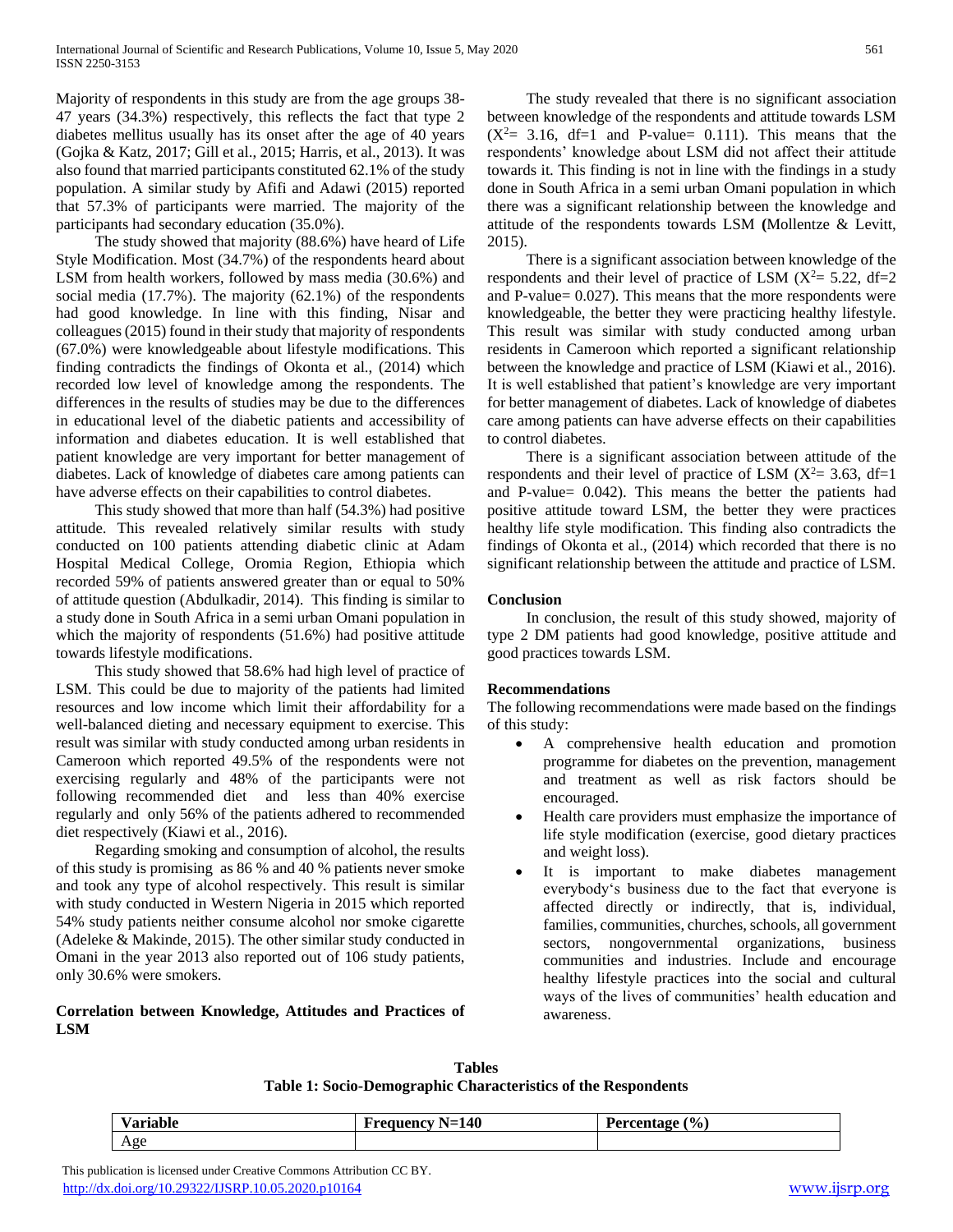| 18-27                     | 8               | 5.7  |
|---------------------------|-----------------|------|
| 28-37                     | 12              | 8.6  |
| 38-47                     | 48              | 34.3 |
| 48-57                     | 42              | 30.0 |
| >57                       | 30              | 21.4 |
| <b>Sex</b>                |                 |      |
| Male                      | 57              | 40.7 |
| Female                    | 83              | 59.3 |
| <b>Marital Status</b>     |                 |      |
| Single                    | 46              | 32.9 |
| Married                   | 87              | 62.1 |
| Divorced                  | $\overline{4}$  | 2.9  |
| Widowed                   | 3               | 2.1  |
| <b>Religion</b>           |                 |      |
| Christianity              | 74              | 52.9 |
| Islam                     | 66              | 47.1 |
| <b>Educational Status</b> |                 |      |
| None                      | 11              | 7.9  |
| Primary                   | 38              | 27.1 |
| Secondary                 | 49              | 35.0 |
| Tertiary                  | 42              | 30.0 |
| <b>Employment Status</b>  |                 |      |
| Unemployed                | 21              | 15.0 |
| Student                   | $\overline{33}$ | 23.6 |
| Retired                   | $\overline{5}$  | 3.6  |
| Self-employed             | 39              | 27.8 |
| Private-employed          | 14              | 10.0 |
| Government-employed       | 28              | 20.0 |
|                           |                 |      |

# **Table 2: Level of Awareness of Life Style Modification among the Respondents**

| heard of LSM in the Frequency $N=140$<br>Ever<br>management of DM |     | Percentage $(\% )$ |
|-------------------------------------------------------------------|-----|--------------------|
| Yes                                                               | 124 | 88.6               |
| No                                                                | 16  |                    |

### **Table 3: Source of Information about LSM**

| <b>Variable</b> | Frequency $N=124$ | Percentage |
|-----------------|-------------------|------------|
| Health workers  | 43                | 34.7       |
| Mass media      | 38                | 30.6       |
| Social media    | 22                | 17.7       |
| Friends/Family  |                   | 10.5       |
| Schools         |                   | 6.5        |

# **Table 4: Knowledge Scale of LSM among the Respondents**

| <b>Life Style Modification</b>                                  | Yes $(\% )$ | No(%)     |
|-----------------------------------------------------------------|-------------|-----------|
| LSM is important in the management of type 2 Diabetics Mellitus | 86(61.4)    | 54(38.6%) |
| Healthy diet                                                    | 92(65.7)    | 48(34.3)  |
| Regular exercise                                                | 74(52.9)    | 66(47.1)  |
| Weight control                                                  | 68(48.6)    | 72(51.4)  |
| Smoking cessation                                               | 65(46.4)    | 75(53.6)  |
| <b>Alcohol Cessation</b>                                        | 71(50.7)    | 69(49.3)  |
| Health checks and screening                                     | 98(70)      | 42(30)    |
| Limit fatty foods                                               | 82(58.6)    | 58(41.4)  |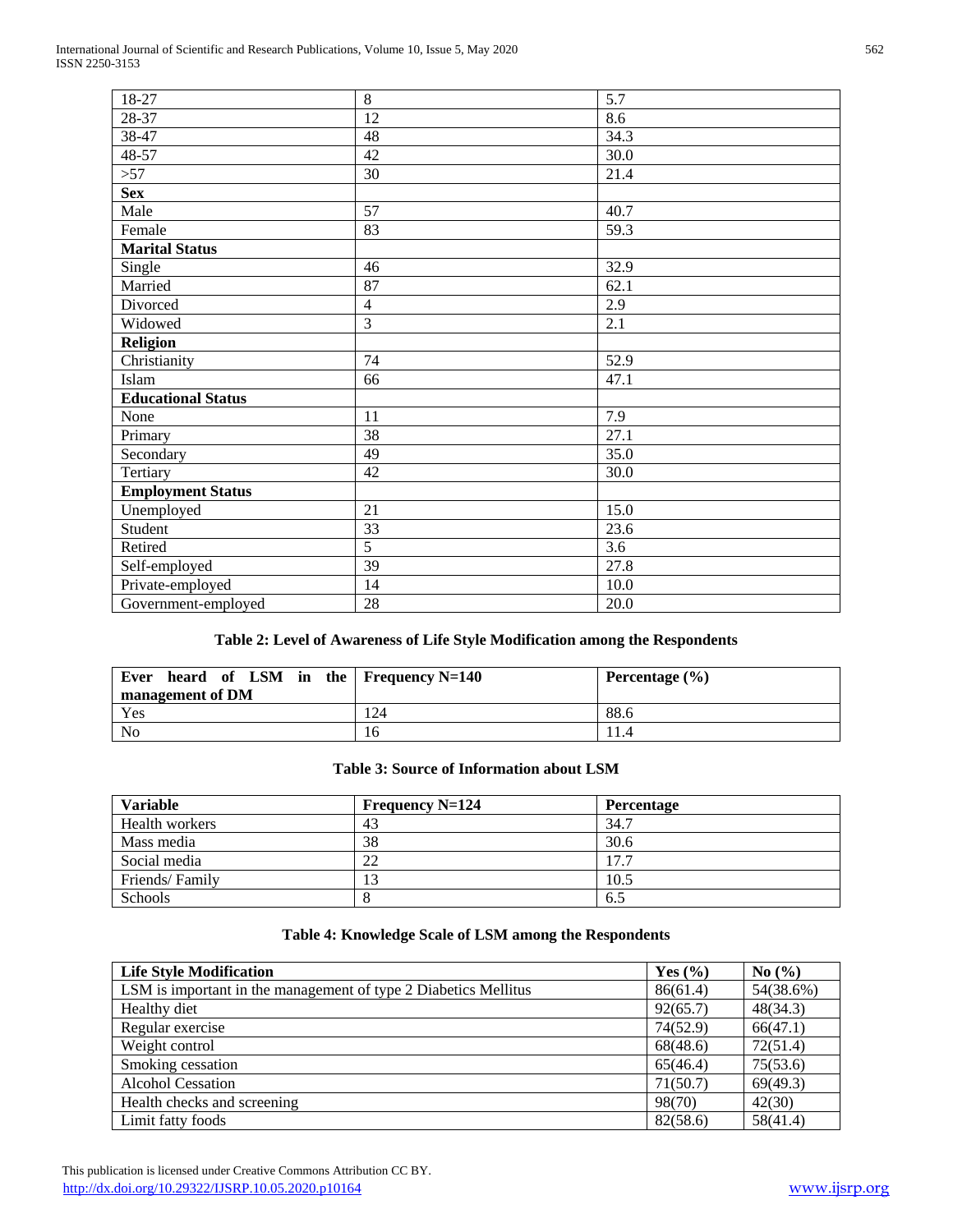## **Table 5: Knowledge scale of LSM among the respondents**

| Knowledge      | <b>Score Range</b> | Frequency           | Percentage                        |
|----------------|--------------------|---------------------|-----------------------------------|
| Good knowledge | 5-10               |                     | $-62.$                            |
| Poor Knowledge | $0 - 4$            | $\sim$ $\sim$<br>ັ້ | $\overline{\phantom{a}}$<br>تن ال |

# **Table 6: Attitude towards LSM among the Respondents**

| <b>Attitude</b>                                    | SA $(%$  | $A(\%)$  | $N(\%)$  | $D(\%)$  | $SD(\%)$ |
|----------------------------------------------------|----------|----------|----------|----------|----------|
| Life style modification is important in the        | 42(30)   | 33(23.6) | 28(20)   | 11(7.8)  | 26(18.6) |
| management of type 2 Diabetic                      |          |          |          |          |          |
| Traditional Healer can cure Diabetics mellitus     | 29(20.7) | 41(29.3) | 32(22.9) | 22(15.7) | 16(11.4) |
| with herbs                                         |          |          |          |          |          |
| Regular exercise can prevent complications of      | 33(23.6) | 38(27.1) | 30(21.4) | 18(12.9) | 21(15.0) |
| <b>Diabetics</b>                                   |          |          |          |          |          |
| Eating controlled and planned diet is essential in | 26(18.6) | 32(22.9) | 22(15.7) | 24(17.1) | 36(25.7) |
| the management of type 2 DM                        |          |          |          |          |          |
| Smoking and Alcohol cessation can prevent          | 34(24.3) | 38(27.1) | 18(12.9) | 28(20)   | 22(15.7) |
| complications of Diabetics                         |          |          |          |          |          |

# **Table 7: Attitude scale of LSM among the respondents**

| <b>Attitude Scale</b> | r requency | Percentage                       |
|-----------------------|------------|----------------------------------|
| Positive              | 76         | 54.3                             |
| Negative              | 64         | $\overline{\phantom{0}}$<br>45., |

## **Table 8: Practice of LSM among the respondents**

| <b>Life Style Modification</b>         | Always $(\% )$ | Sometimes $(\% )$ | Occasionally $(\% )$ | Never( <sub>0</sub> ) |
|----------------------------------------|----------------|-------------------|----------------------|-----------------------|
| I smoke                                | 7(5.1)         | 16(11.4)          | 31(22.1)             | 86(61.4)              |
| I take alcohol                         | 10(7.1)        | 34(24.3)          | 40(28.6)             | 56(40)                |
| I follow a controlled and planned diet | 53(37.9)       | 44(31.4)          | 31(22.1)             | 12(8.6)               |
| I monitor my body weight               | 46(32.9)       | 51(36.4)          | 33(23.6)             | 10(7.1)               |
| I go for health checks and screening   | 38(27.1)       | 60(42.9)          | 28(20)               | 14(10.)               |
| I exercise regularly                   | 55(39.3)       | 43(30.7)          | 34(24.3)             | 8(5.7)                |

# **Table 9: Practice Scale**

| <b>Practice</b>                     | <b>Score Range</b>            | <b>Frequency</b> | Percentage |
|-------------------------------------|-------------------------------|------------------|------------|
| High level                          | 13-24                         | െ<br>ΟŹ          | 58.6       |
| level<br>$\mathsf{L}^{\mathsf{OW}}$ | 1 <sub>0</sub><br>J−<br>. T 7 | ςc<br>J0         | -41.4      |

## **Table 10: Correlation between knowledge of the respondents and their attitude towards LSM**

|           |                          | Positive Attitude | Negative Attitude |
|-----------|--------------------------|-------------------|-------------------|
| Knowledge | Pearson correlation      | $211**$           | $.256***$         |
|           | $\text{Sig.}$ (2-tailed) | .000              | .000              |
|           |                          |                   | 64                |

\*\*Correlation is significant at the 0.01 level (2-tailed)

## **Table 11: Correlation between knowledge of the respondents and their level of Practice of LSM**

|           |                      | High level of practice  | Low level of practice |
|-----------|----------------------|-------------------------|-----------------------|
| Knowledge | Pearson correlation  | $.190**$                | $.241**$              |
|           | $(2-tailed)$<br>Sig. | .000                    | .000                  |
|           |                      | $\mathsf{O} \mathsf{L}$ | 58                    |

\*\*Correlation is significant at the 0.01 level (2-tailed)